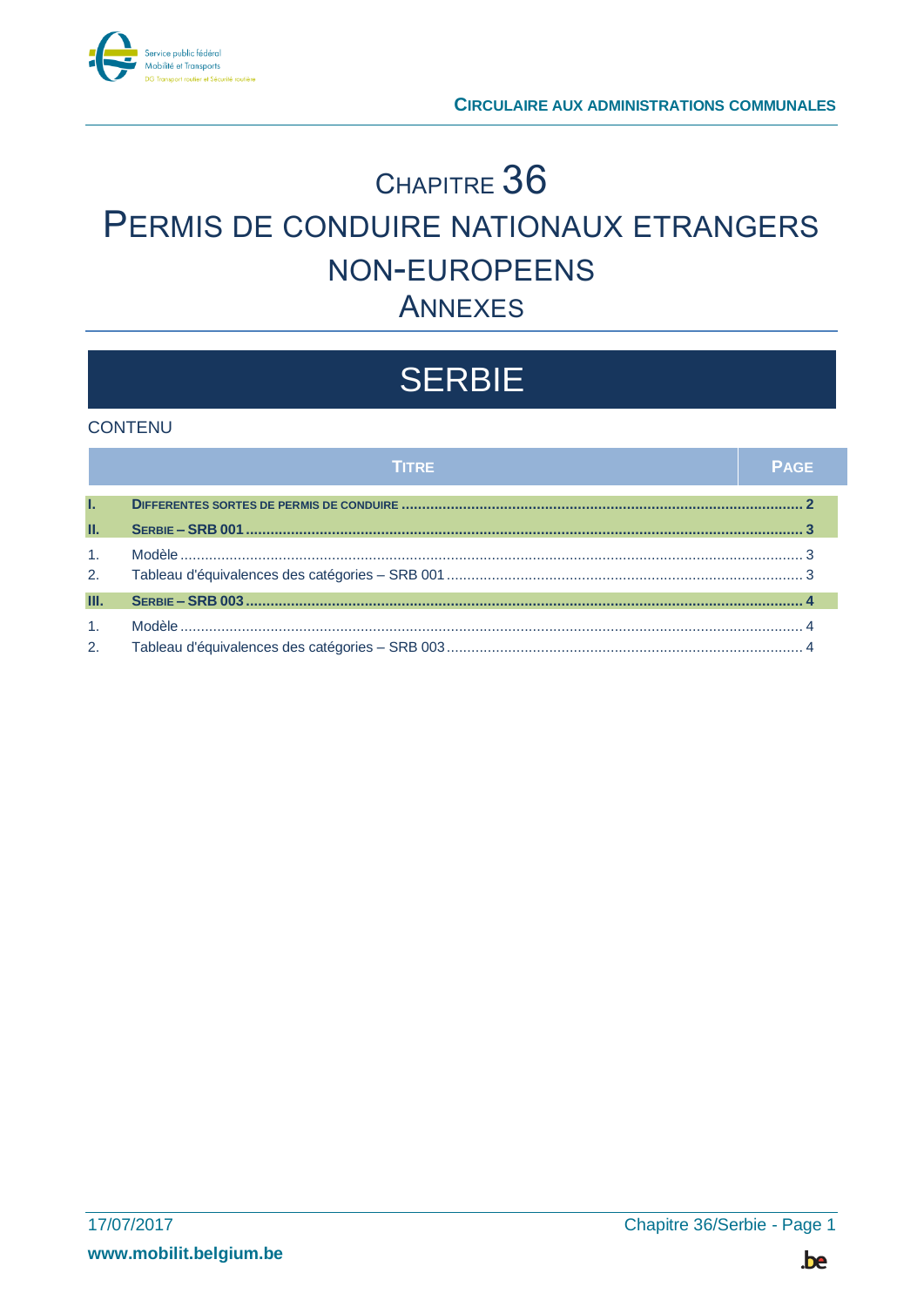

## <span id="page-1-0"></span>**I. DIFFERENTES SORTES DE PERMIS DE CONDUIRE**

| <b>REFERENCE</b><br><b>DU</b><br>PERMIS DE<br><b>CONDUIRE</b> | <b>IMAGE</b>                                                                                                                                                                                                                                                                                                           | <b>DELIVRE A</b><br>PARTIR DE | <b>DELIVRE JUS-</b><br>QU'AU | <b>VALIDITE</b><br><b>DU</b><br><b>DOCUMENT</b> |
|---------------------------------------------------------------|------------------------------------------------------------------------------------------------------------------------------------------------------------------------------------------------------------------------------------------------------------------------------------------------------------------------|-------------------------------|------------------------------|-------------------------------------------------|
| <b>SRB 001</b>                                                | <b>ROVENCHEEVALDS</b><br>DIVATEAT<br><b>SALE</b><br><b>REPUBLIKA SRBIJA</b><br><b>SRB</b><br>ö<br>KODULING INSTITUTION ON BUILDING<br>VOZAČKA DOZVOLA<br><b>REC-ROBEDAUST RAD-SYENC MENT</b><br><b>PERMIS OF CONDUIRE</b><br><b>DWAMPELEOA 2RAN BARTONIKA CIGGA</b><br><b>MENSORIA</b><br>DUMMENT FOX UNKNOWN FORWARDS | 08/2006                       | 2011                         | 10 ans                                          |
| <b>SRB 003</b>                                                | PERYBRIKA CPBIAJA<br>REPUBLIC OF SERBIA<br><b>SRB</b><br><b>BO3AYKA ДОЗВОЛА</b><br>DRIVING LICENCE<br>$\mathcal{R}$                                                                                                                                                                                                    | 01/2011                       | Délivré<br>actuellement      | 10 ans                                          |

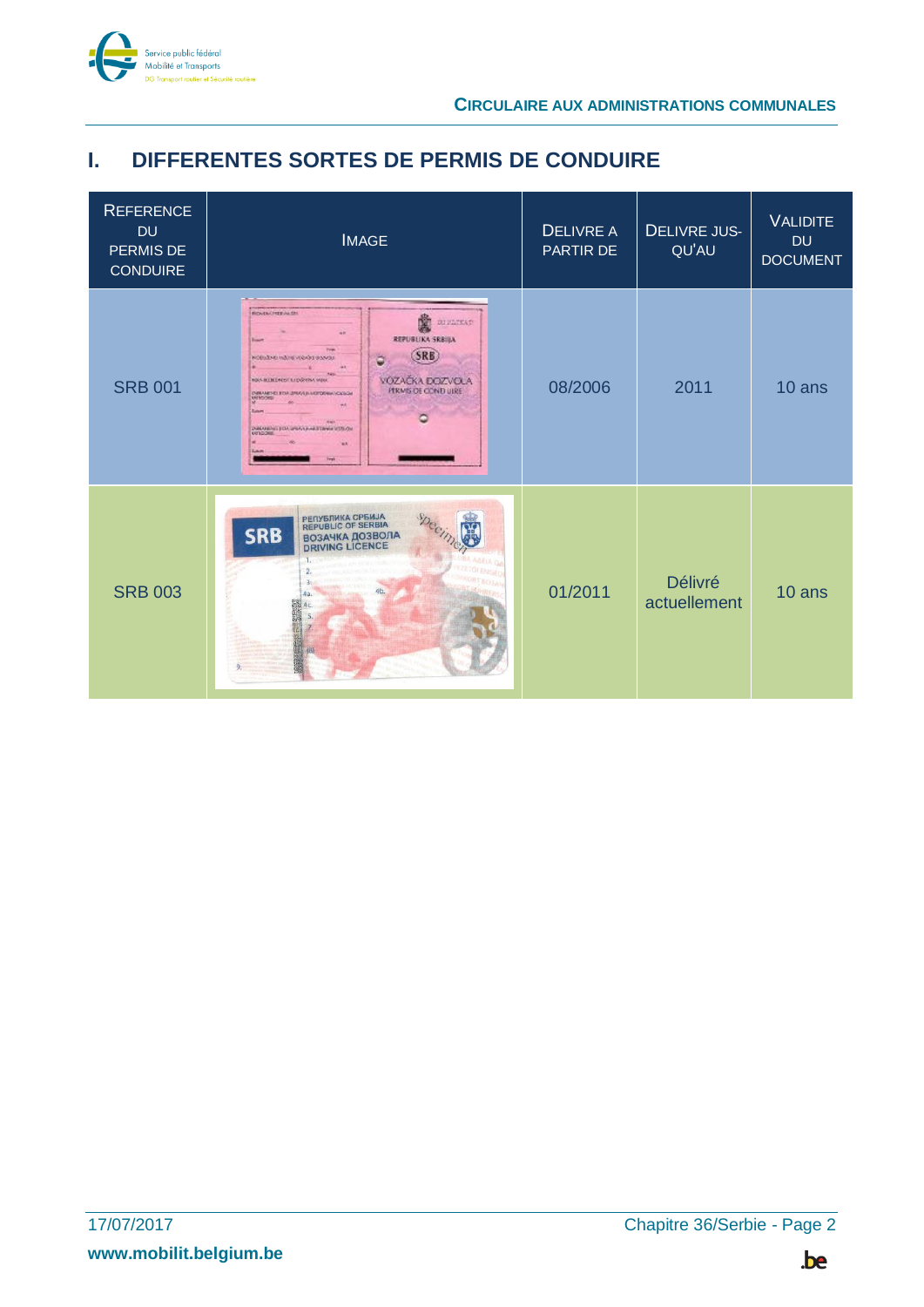

#### <span id="page-2-0"></span>Ш. **SERBIE - SRB 001**

#### <span id="page-2-1"></span> $1<sub>1</sub>$ **MODELE**



#### <span id="page-2-2"></span> $2.$ TABLEAU D'EQUIVALENCES DES CATEGORIES - SRB 001

| CATEGORIE ETRANGERE | CATEGORIES CORRESPONDANTES |
|---------------------|----------------------------|
|                     |                            |
| B                   | В                          |
|                     | C1, C                      |
|                     | D1, D                      |
|                     | BE, C1E + CE ou D1E + DE   |